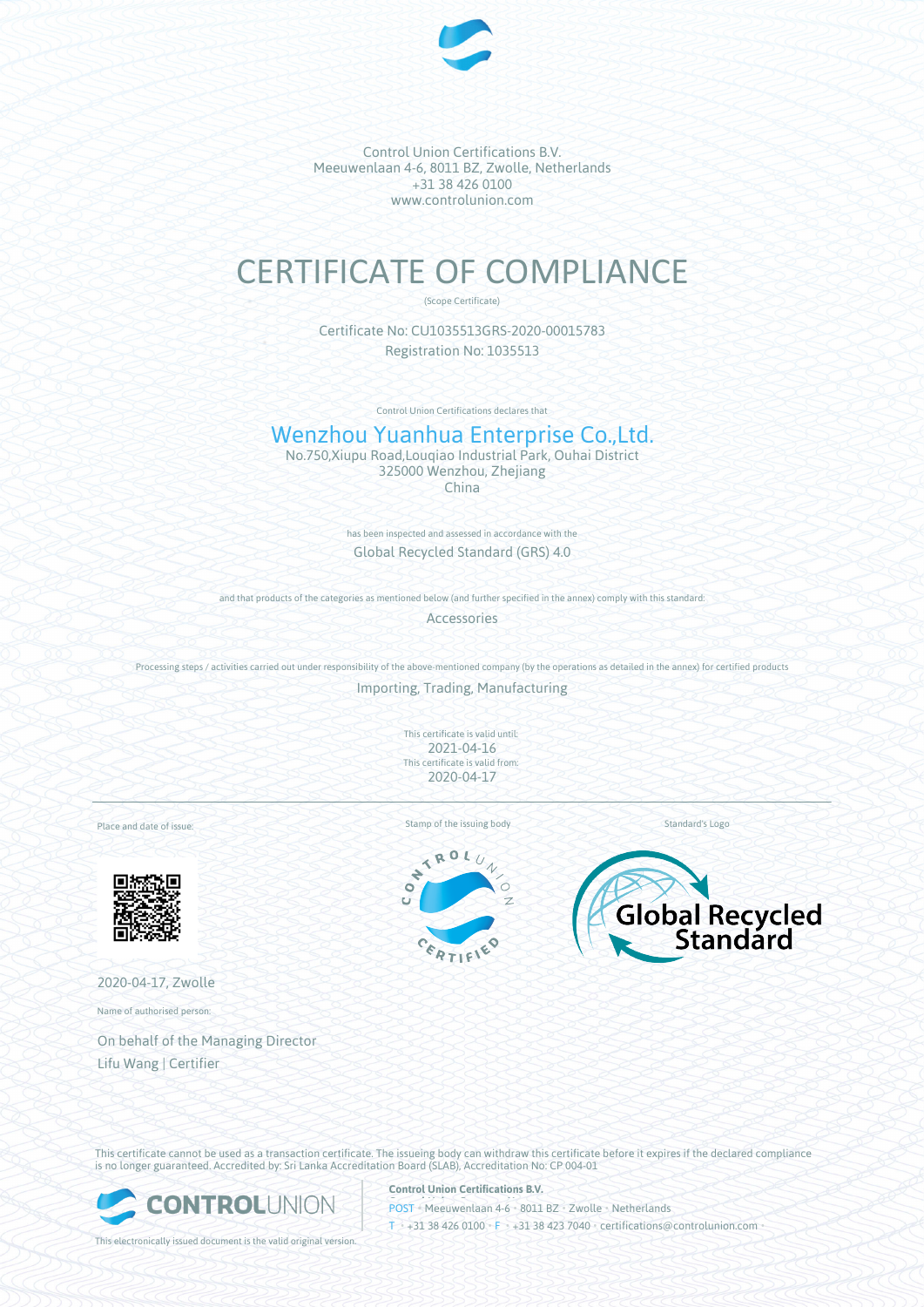

#### Control Union Certifications B.V. Meeuwenlaan 4-6, 8011 BZ, Zwolle, Netherlands +31 38 426 0100 www.controlunion.com

## Annex to certificate no.: CU1035513GRS-2020-00015783 **Wenzhou Yuanhua Enterprise Co.,Ltd. Global Recycled Standard (GRS)**

In specific the certificate covers the following products:

| <b>Name of product</b>                                                                   | Label grade   | Processing unit(s)                   |
|------------------------------------------------------------------------------------------|---------------|--------------------------------------|
| Lens cloth - 100% Post-consumer Recycled Polyester                                       | Post-Consumer | Wenzhou Yuanhua Enterprise Co., Ltd. |
| Semi-regid Case - 93% Post-consumer Recycled Polyester + 7%<br><b>Iron</b>               | Post-Consumer | Wenzhou Yuanhua Enterprise Co., Ltd. |
| Softcase - 100% Post-consumer Recycled Polyester                                         | Post-Consumer | Wenzhou Yuanhua Enterprise Co., Ltd. |
| Softcase - 67% Post-consumer Recycled Polyester + 20% EVA +<br>7% Iron + 6% Polyurethane | Post-Consumer | Wenzhou Yuanhua Enterprise Co., Ltd. |
| Softcase - 72% Post-consumer Recycled Polyester + 21% PE+ 7% Post-Consumer<br>Iron       |               | Wenzhou Yuanhua Enterprise Co., Ltd. |

Place and date of issue:



2020-04-17, Zwolle

Name of authorised person:

On behalf of the Managing Director Lifu Wang | Certifier